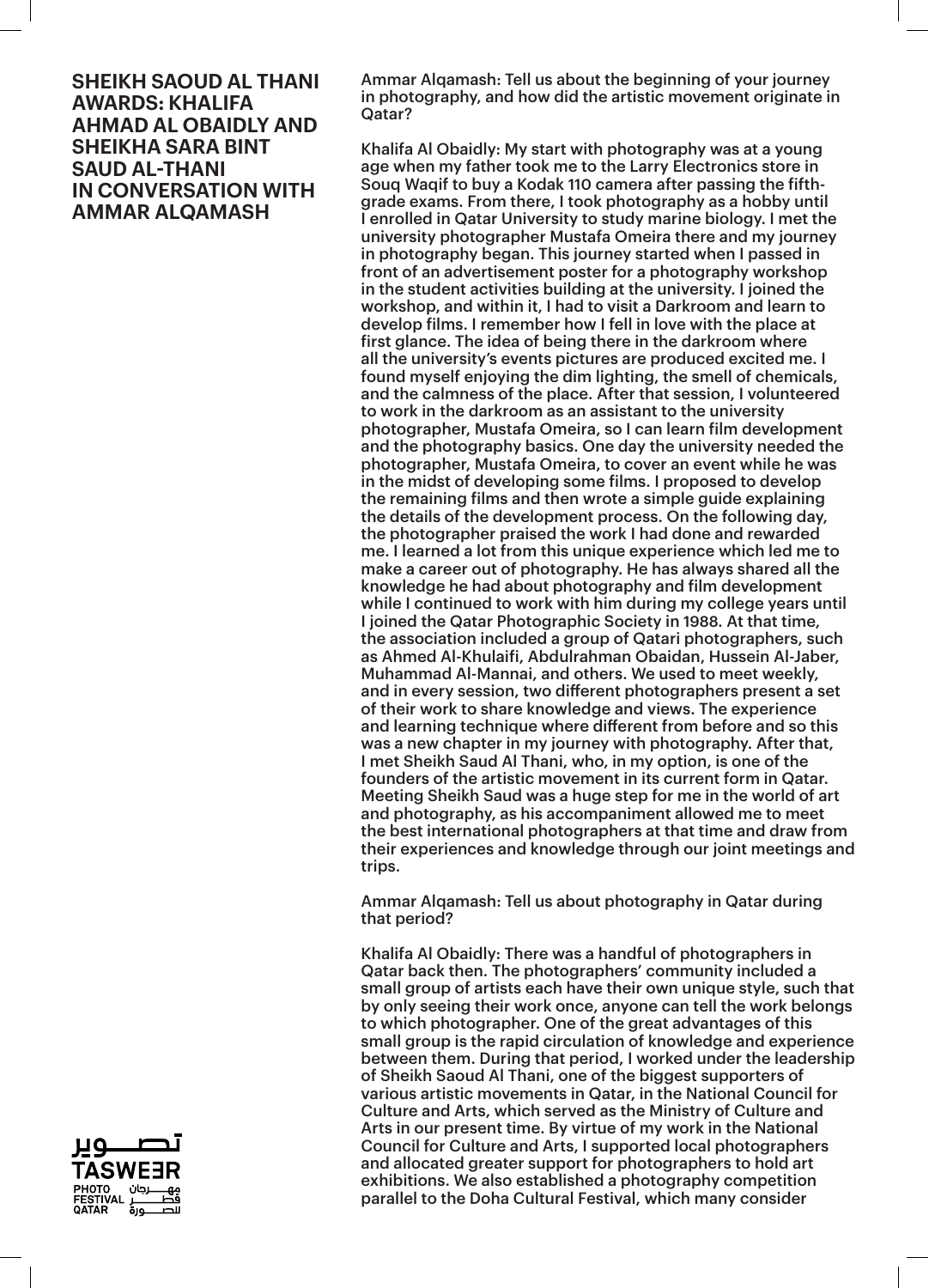ahead of its time.

Sheikha Sara Al-Thani: I remember the period that Mr. Khalifa Al Obaidly is talking about despite how young I was. In spite of the huge ambition of the Doha Cultural Festival and its great goals, my father was being blamed and criticized by society for holding some of these cultural events and futuristic art exhibitions. At that time, society did not accept any new and out-of-theordinary events or activities, to the extent that some described the festival's activities as extraneous to our customs and traditions. However, the confidence and support of His Highness the Father Emir Hamad bin Khalifa Al Thani was the only reason for the festival to continue regardless of the objections, which signaled a significant move in the Qatari cultural scene.

Khalifa Al Obaidly: Everyone in the region was amazed at the quality and fame of the Doha Cultural Festival, that some critics described it as a magical festival. During the festival days, Doha is graced with various exhibitions and cultural events all over the city. Significant artistic figures have participated in the different editions of the festival, such as the late famous Italian opera singer Pavarotti, the great singer and vocalist Fairouz, Leon Ricci, The Fire of Anatolia group, the famous opera Aida, and other dignitaries and international artistic groups. This festival reflects the great aspirations of the State of Qatar and those in charge of it, headed by the late Sheikh Saoud Al Thani. The success of this festival had a tremendous cultural impact on the population of Qatar by giving them a better understanding of the concept of culture and the artistic movement in the country.

Khalifa Al Obaidly: Sheikh Saoud was always keen to support artists in general and photographers in particular. Under his sponsorship, we organized a daily competition for photographers in Qatar to capture the Doha Cultural Festival. Most photographers in Qatar compete to present the photos that best describe the festival and win daily prizes. This competition was one of the most impactful initiatives of Sheikh Saoud as it contributed to enhancing the opportunities of local photographers in Qatar and giving them great potential and financial motive. Other than the festival, Sheikh Saoud once invited His Highness the Father Emir Hamad bin Khalifa Al Thani to the Qatari Photographic Society. His Highness, the Father Emir, increased the support and authorities granted to the society, which greatly recognized and motivated the local talents.

Ammar Alqamash: Tell us about the establishment of the Sheikh Saoud Al Thani competition and how it started?

Sheikha Sara Al-Thani: The competition began with the aim of supporting local photographers in Qatar. One of the initiatives of my father, Sheikh Saoud Al Thani, was to promote photography in Qatar, support local talents, and create a dedicated space for the evolution of the artistic community in Qatar.

Khalifa Al Obaidly: The idea of the competition arose in 1998 when Sheikh Saoud asked for my suggestions for ways to support photographers in Qatar. One of the proposals was to establish an annual photography competition and award generous cash prizes to the winners. My personal suggestion was to allocate cash prizes only. Still, the Sheikh, with his vision, suggested cooperating with the well-known German camera company Leica to make an exclusive edition of their famous cameras and grant them to the first place winner every year. The rest of the winners would receive generous financial

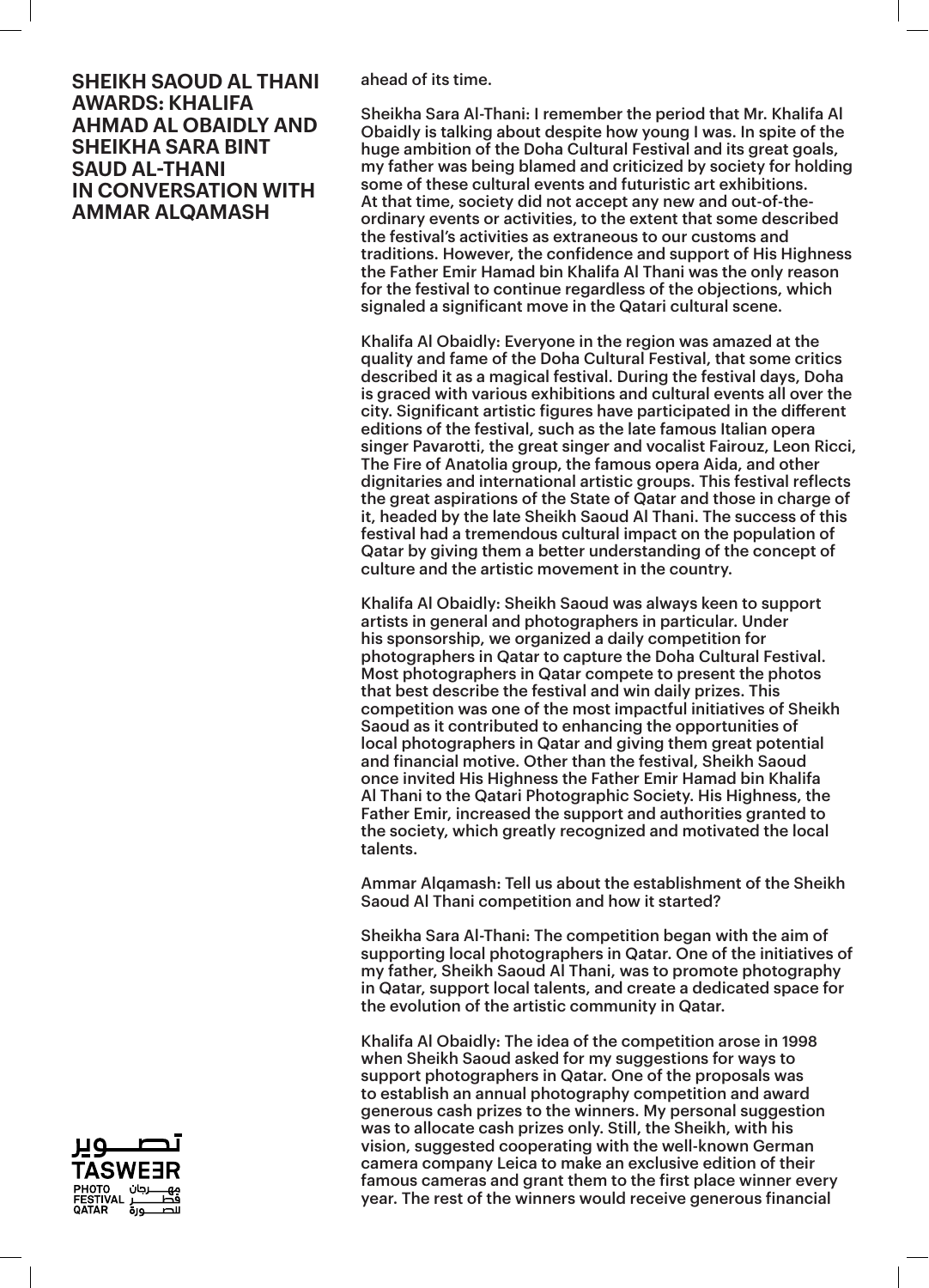prizes. Leica has already agreed to make fifteen of its exclusive edition cameras signed by the late Sheikh Saoud Al Thani. The competition was limited to the photographers in Qatar in the first five years. The vision is to open the way for photographers in the Gulf Countries to participate in the next five years, and in the last five years, all photographers from around the world can participate.

In the first five years of the competition, when I headed it up, the competition topics revolved around local heritage, such as traditional costumes and jewelry, Qatari nature, and others. We were working in harmony with the competition to create a rich archive for the State of Qatar, adapted from the participating photos. After the first five years, I resigned from running the competition and suggested transferring the competition to become under the Qatar Photographic Society.

Sheikha Sara Al-Thani: The competition may have lost part of its special value with the changes introduced then, such as the increase in the number of winners. Still, despite that, the competition preserved its international reputation and legacy, hence, photographers around the world continued to participate in it.

Ammar Alqamash: Why is the competition back now after it was halted for so many years?

Sheikha Sara Al-Thani: I am very convinced that the right time for the competition to return is now, especially that it has received generous support from the Qatar Museums Authority. Sheikha Al Mayassa bint Hamad Al Thani personally requested to bring back the competition under the umbrella of Tasweer festival. Since the year 2016, the intention was to bring back the competition, and we have already started planning for it with the aim to preserve the original spirit of the competition of supporting the local creative community in Qatar and involving them in the process, in addition to supporting the artistic movement, photographers and creative people in Qatar. We hoped that the competition would return with a new vision while preserving its spirit, and one of the approaches to achieve this is to divide the competition into two awards, the first award for single images and the second award for artistic photographic projects as grants. It was also agreed to establish an annual biennial to shed light on selected photographers from the Arab world. In fact, we are delighted by the projects that received the first grants and all the photos that we received in the single image contest. Ammar Alqamash: In your opinion, does the award currently reflect the legacy of the competition and the influence of Sheikh Saoud Al Thani?

Sheikha Sara Al-Thani: Absolutely, because the competition in its current form has become an entire local creative platform, supporting local talents and welcoming various photographers in Qatar and the rest of the world. It's important not to forget that we are at a time when there is a greater local acceptance of art than before, which allows expanding the horizons of the competition and achieve bigger goals. For example, the creative arena in Qatar includes many creative women, and this is something that did not exist before.

Ammar Alqamash: From your point of view, why weren't women interested in photography back then?

Sheikha Sara Al-Thani: In general, there was no societal acceptance of women leaving their house for work and

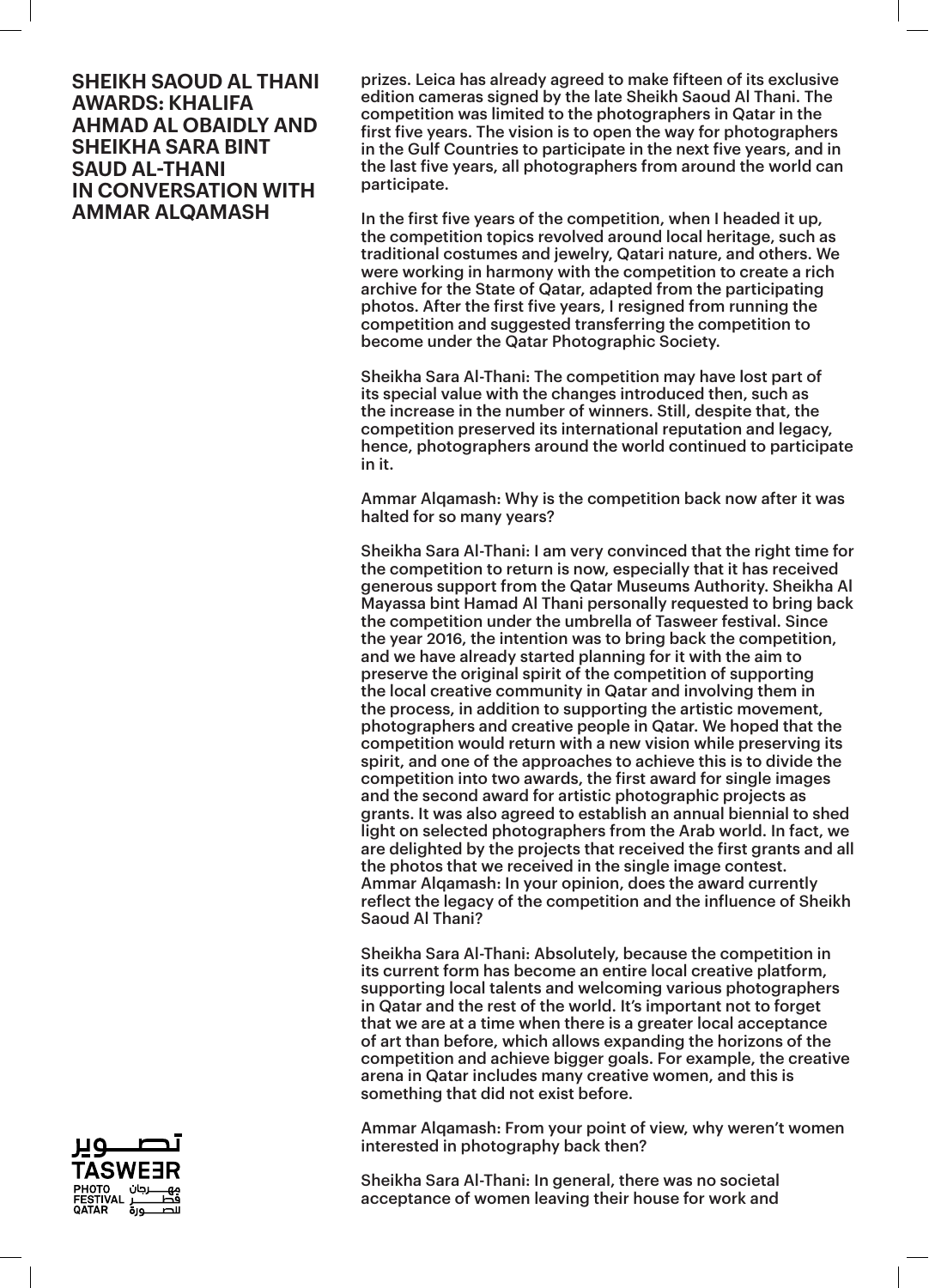interacting with men in the past. Our society has transformed in a very short period - ten years - from a traditional conservative society to an accepting society that supports women and acknowledges their importance as a main participant in society. Formerly, female photographers faced great challenges as it was difficult to obtain a permit to photograph in specific areas or even to work there. I remember that my father wondered whether the society would accept his ideas and actions during his life, but we were fortunate with the future vision of HH the Father Emir Hamad bin Khalifa Al Thani and his leadership that paved the way for development in the Qatari society.

Khalifa Al Obaidly: I totally agree with that. One of the great challenges was that many of the female photographers were limited to a few photography topics due to the many difficulties at that time. Most of the subjects of their photos and artworks were still images or subjects that they could capture at home, such as photographing children. Hence they could not specialize in street or landscape photography.

Ammar Alqamash: The first edition of Tasweer festival is coming to life after a long wait. Tell us about your impression and aspirations for the festival.

Khalifa Al Obaidly: Since the establishment of the Qatar Museums Authority, Her Highness Sheikha Al Mayassa bint Hamad Al Thani has been aiming to establish a photography festival in Qatar. When the topic was raised in one of the meetings, she suggested delegating the management of the Tasweer festival to Sheikha Mariam bint Hassan Al Thani. And so, Sheikha Maryam took over the management and laid the foundations for the festival, and planned for it. Then, we formed an organizing team for the festival and brought Charlotte Cotton to be the festival's artistic director. After Tasweer festival was established as an initiative under the office of Her Highness Sheikha Al Mayassa bint Hamad Al Thani, we worked on it for over three years. At this stage, we have a clear vision for the festival, and our ambitions are high. Despite the current circumstances that the world is going through from the Covid19 pandemic, we decided to launch the festival with its important pillars and develop it in the following editions. The first edition is divided into three main sections, the ancient houses program run by Sheikha Maryam bint Hassan Al Thani, the 2021 Sheikh Saoud Al Thani awards, and the accompanying programs such as art exhibitions that fall under the Qatar Cultural Year program. We have also decided that the Sheikh Saoud Al Thani Photography award, with its new vision, should take place annually. As for the coming years, we are all confident that the festival's ideas will be renewed in its next edition.

Sheikha Sara Al-Thani: Most of this year's artistic and commercial events have been postponed due to the Covid19 pandemic that the whole world is going through. However, we insisted on launching Tasweer festival this year. We are proud that the working team includes local talents in different fields united by the passion for photography and art, and we are thrilled to create a global festival that adds a lot to the art scene in Qatar and the region.